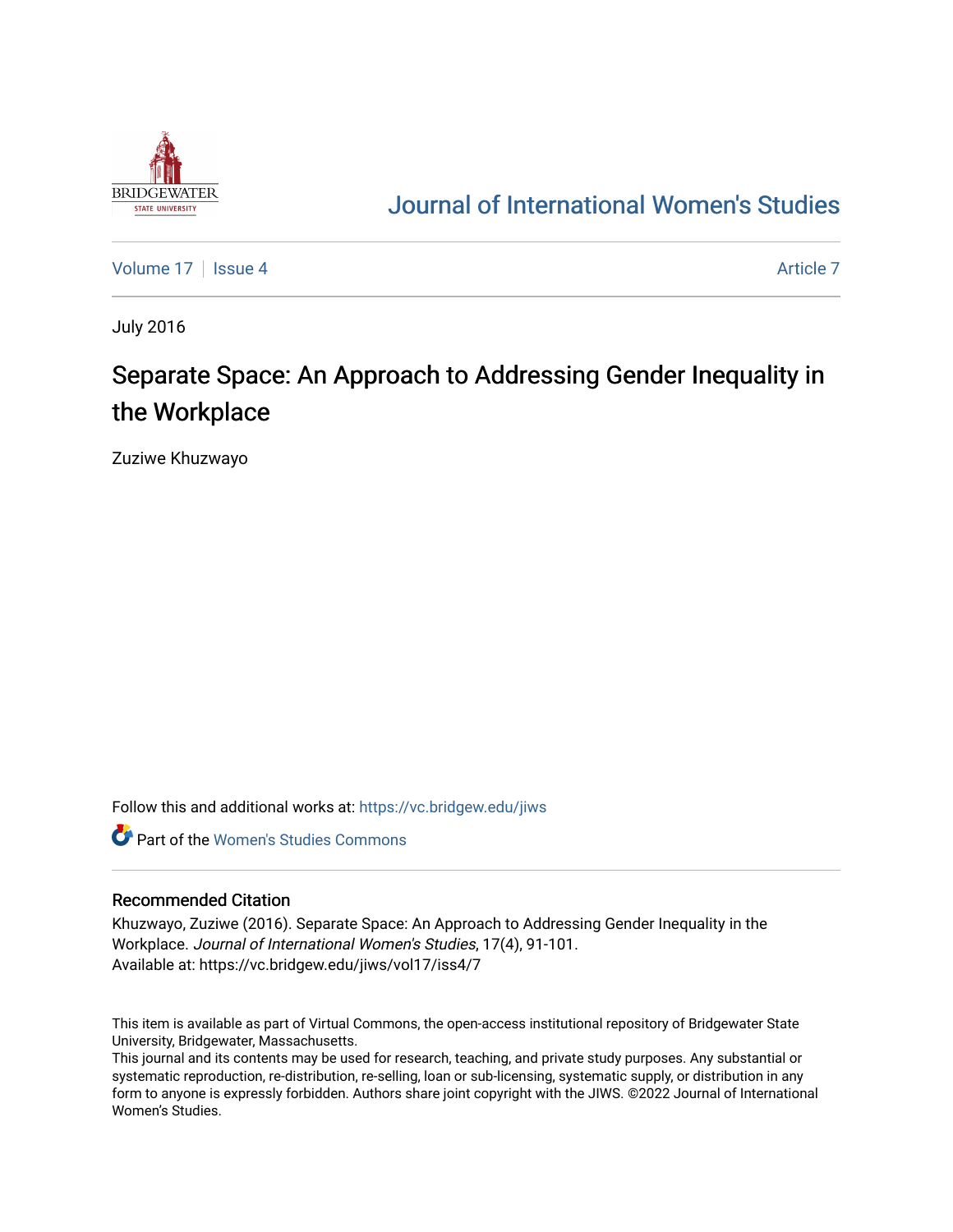#### Khuzwayo: An Approach to Addressing Gender Inequality in the Workplace

This journal and its contents may be used for research, teaching and private study purposes. Any substantial or systematic reproduction, re-distribution, re-selling, loan or sub-licensing, systematic supply or distribution in any form to anyone is expressly forbidden. ©2016 Journal of International Women's Studies.

### **Separate Space: An approach to addressing gender inequality in the workplace**

Zuziwe Khuzwayo $1$ 

#### **Abstract**

Gender inequality in the workplace continues to be one of the most challenging issues to deal with in South African society where patriarchy still exists. This paper evaluates whether the South African Commercial Catering and Allied Workers Union's (SACCAWU) separatist model for dealing with gender inequality have been successful. The union's decision to create a 'separate space' for women within the union is analysed. Data collection comprised of an analysis of SACCAWU's gender policy and material (including workshops, discussions and programmes run by the union). Participant observation and semi-structured interviews with 22 SACCAWU male and female members regarding gender policies, inequalities as well as their own gendered behaviours. The findings show that the separatist model has been successful in terms of fostering leadership development amongst women within the union as well as improving women's selfesteem. In addition, the findings reveal the challenges that still remain in the union with respect to how patriarchy still informs the way in which resources are distributed along gender lines, as well as how attitudes and behaviours conjure issues of gender inequality in the workplace.

*Keywords:* Gender Inequality, Trade Union, Separate Space, Qualitative Research

#### **Introduction**

l

Sex is a biological construction but gender roles are a social construct where men predominately benefit at the expense of women. In South African society, patriarchy still has an influence on how different sexes relate to one another, resulting in women experiencing inequality in various spheres of society. Gender inequality in the workplace still persists. The recent Employment Equity Report of South Africa (which looks at the economically active labour force in the private and public sector) showed that 79.4% of senior management is occupied by men and women only occupy 18% (Employment Equity Report 2013 - 2014). This huge gap occurs even though 43% of females are professionally qualified and technically skilled as their male counterparts in their respective fields. (Employment Equity Report 2013-2014). For those women who are in senior management, only 6.1% of them are African women, while White women occupy 18.6% of senior management positions. When looking at leadership in trade unions the picture is gloomy. In the Congress of South African Trade Unions (COSATU) women make up 48% of members but leadership structures are predominantly occupied by men. In branch and regional secretaries' positions, men occupy 89% while women occupy 11%. In all of the unions of the federation, 100% of the general secretaries are men. The only position for which the number of women surpasses men is the administration position where women occupy 92% (COSATU, 2013).

Women within COSATU have argued for gender structures to be established within the unions so that their demands and issues can be discussed and a gender agenda can be a part of the

<span id="page-1-0"></span><sup>1</sup> Zuziwe Khuzwayo is a PhD intern at the Human Sciences Research Council (HSRC) of South Africa. Her interests are gender inequality in the workplace and the construction of women's sexuality.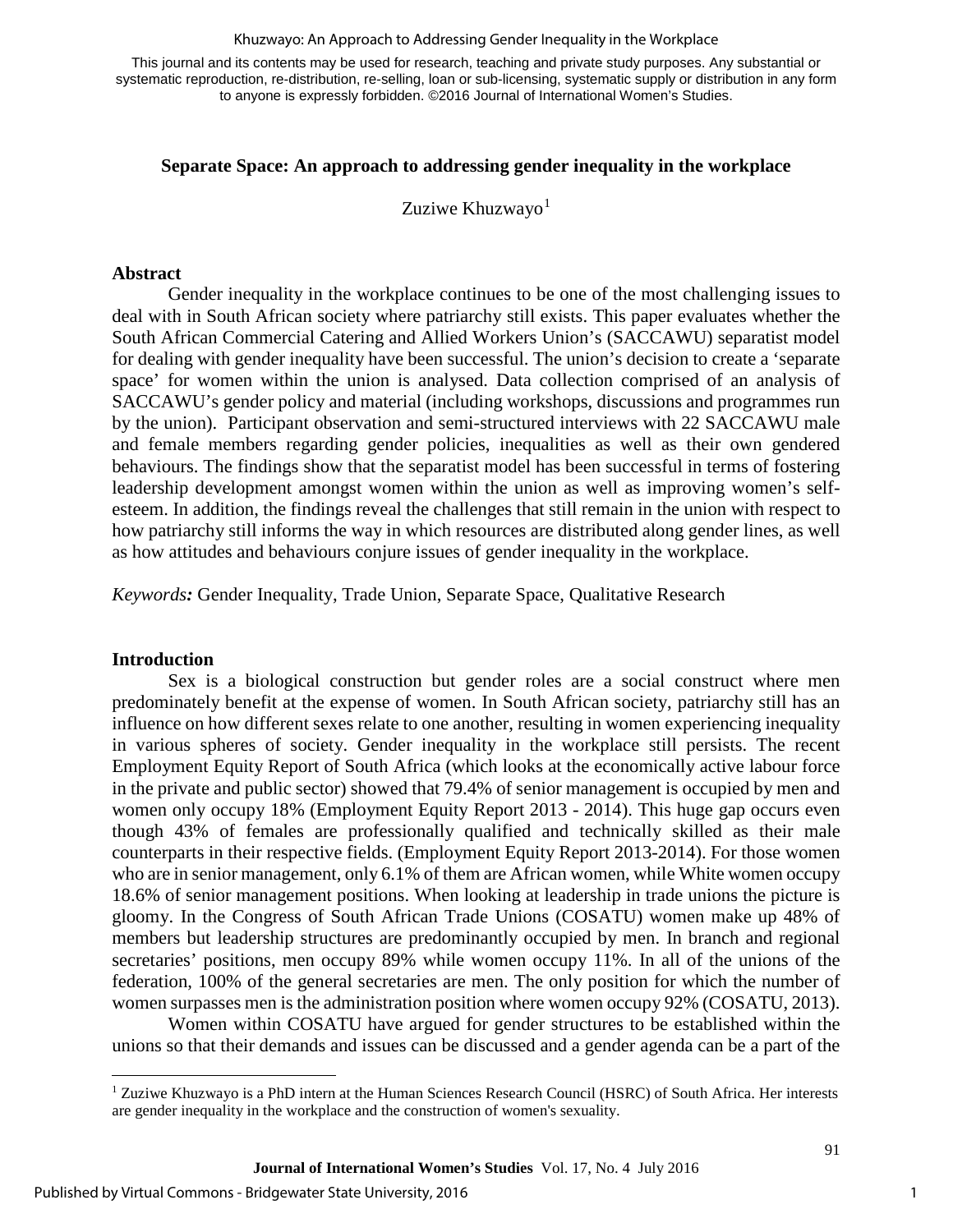union (Tshoaedi, 2013). One of COSATU's members is the South African Commercial Catering and Allied Workers Union. In SACCAWU, 70% of its members are women but the General Secretary, the President and most leadership positions within the union are occupied by men. The research looked at what measures have been put in place to address the gender inequality in SACCAWU and have they been successful and what lessons can be learnt.

#### **Methodology**

The research used qualitative methods to gather evidence. This included semi-structured interviews with 22 SACCAWU men and women members as well as participant observation at the National Congress of SACCAWU and various gender training programmes that occurred during the research. An analysis of the SACCAWU Gender Policy was done to observe how it has been implemented in the union. A thematic analysis of the data was done.

### **Previous Attempts to Address Gender Inequality by SACCAWU**

SACCAWU has been organized in the service, commercial and catering industries since its inception (SACCAWU, 2010). It is mainly women who are engaged in work in these industries and this means that addressing gender issues in the workplace is of importance to the union. In her book 'Asijiki', Kally Forrest (2005) looks at one of the first campaigns that the union had in recognition of gender inequality. The 'Oppression of Women' campaign believed that women's oppression, which is when women experience unjust law or authority over them, was part of gender oppression because what affects women affects men. If women were, for example, in dangerous working conditions and were exposed to dangerous chemicals or machinery, this affected their ability to perform responsibilities and duties in the workplace, which affects their fellow male colleague's roles and responsibilities because they will be forced to take on the extra load of work (Forrest, 2005). The campaign also believed that household duties should be shared and that women workers should not have to do a 'double shift' of work (being an economic labourer and then a domestic labourer in the home).

This campaign is important as it highlights one of the first attempts of the union to address gender inequality by involving both men and women in the discussion.

Parental and maternity rights for both men and women have been an issue which the union has fought for since the 1980's. One of the first retailers that negotiated with SACCAWU and allowed for 33% payment of the normal wages of workers while on maternity leave was *Metro Cash'n Carry*. This was significant as it showcased that "women's issues" such as maternity leave are important and need to be bargained for like any other issue which is bargained for on behalf of workers. Secondly, this negotiation was important as it indicated that issues affecting women should be part of the broader struggle for fairness (treating women justly while pregnant) and equality at the workplace, and not addressed as an ad hoc issue.

It was during the late 1980s that the union recognized that in order to deal with gender inequality at the workplace, it would have to target women specifically and empower them. Therefore, in 1993, a full-time gender co-ordinator was employed and a gender department was created to deal with gender issues, but with specific attention to gender oppression experienced by women (SACCAWU(c), 2002). This does not mean that men are excluded from the process of dealing with gender issues (e.g. Defence for Life Campaign training both men and women members on sexual harassment), but more focus is given to empowering women and ensuring that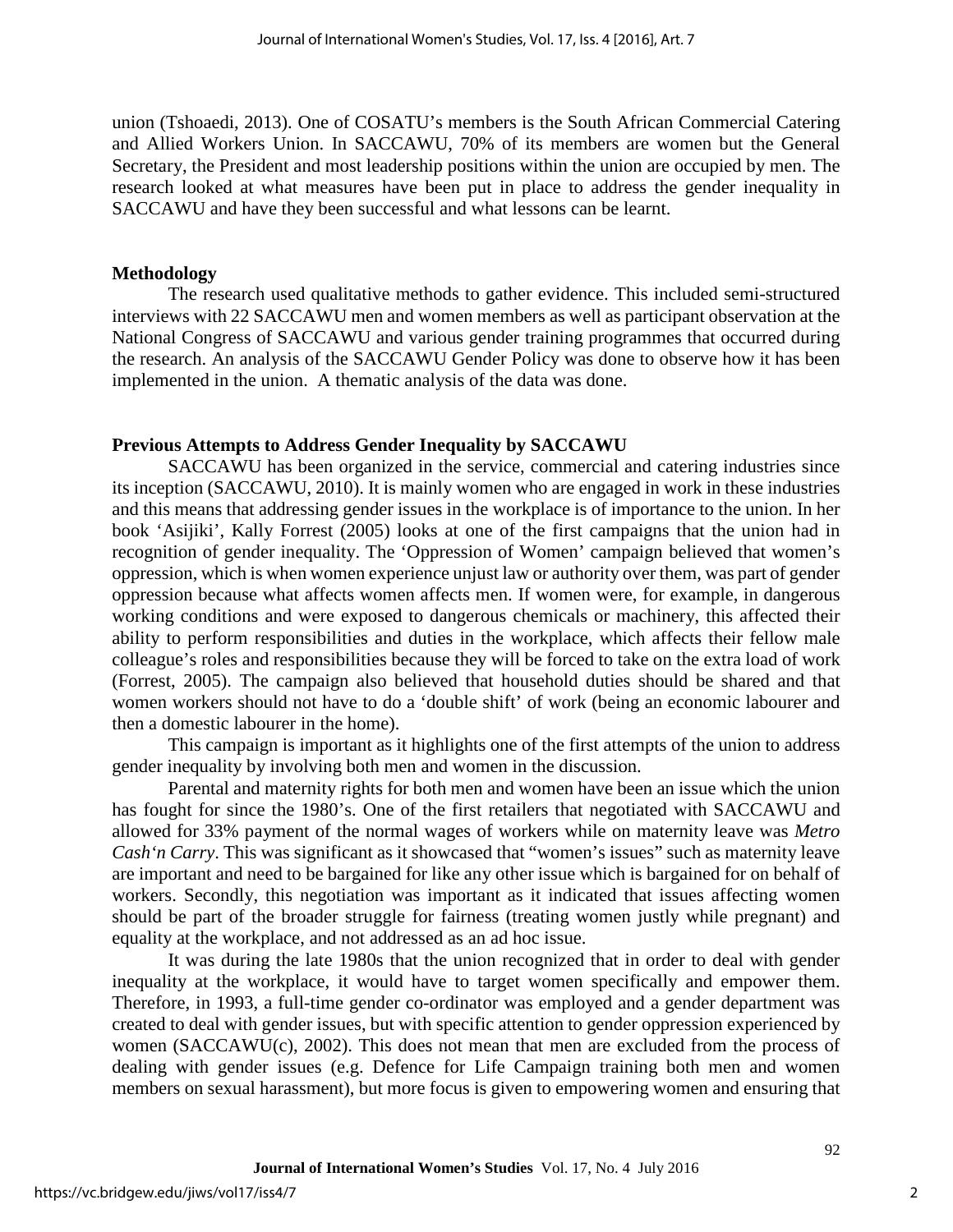they have the necessary skills and confidence to deal with the challenges affecting them in the workplace and at home. The significance of this lies in that the approach informed the current gender policy.

One of the first programmes that the union had in addressing gender inequality within the union by organizing women in a separate space is the Gender Empowerment Programme (GEP) which started in 1997. This programme has influenced why the gender policy continues to advocate for a separate space for women in order to deal with gender inequality (SACCAWU (c), 2002).

The aim of the programme was to raise consciousness amongst fellow workers about gender inequality in the workplace and this would raise consciousness within the union. The first year of the programme would focus on basic gender training and would provide skills on this topic. The second year would have workshops and training on economic literacy and collective bargaining. The final year of the programme would train union members in policy formulation (SACCAWU(c), 2002). The union would achieve this by equipping women shop stewards and officials with the necessary skills to take forward struggles of women workers in the workplace. The union also wanted women shop stewards to bring a gender dimension in bargaining processes (SACCAWU(c), 2002). Thirdly, the union wanted women to have confidence in themselves to be able to participate in other issues such as the economy and not feel marginalized. In essence, the aim of the programme was that it wanted to develop organizational capacity and skills for women so that they could participate in leadership positions (SACCAWU(c), 2002).

Organizing women in a separate space is a challenge within trade union movements, as leadership positions are mainly held by men and trying to only target women will not always be achievable. During the GEP programme more men were regional education co-ordinators, and were part of the programme but less than women overall. The success of the empowerment programme was highlighted by the National Gender Co-ordinator Ms Patricia Nyman who commented by saying

*'this programme allowed us to put serious emphasis on women and allow them to be empowered and grow within the union. This was the foundations for the capacity building of the gender department. It is still a challenge, but the programme was helpful in creating the building blocks which we still use today. Many women members are starting to occupy positions of leadership and they are gaining skills which they can use not only in a gender workshop but also in a finance workshop and in their daily lives'* 

A participant of the programme felt that the programme was helpful for her as

*'the programme helped me in that I started to grow in my job. I was first a normal worker at OK Bazaar [which is now Shoprite Checkers] and when attending this programme I believed in myself as I had the knowledge and skills so I put myself up for leadership positions. I was not scared anymore as I knew I could do the job.'*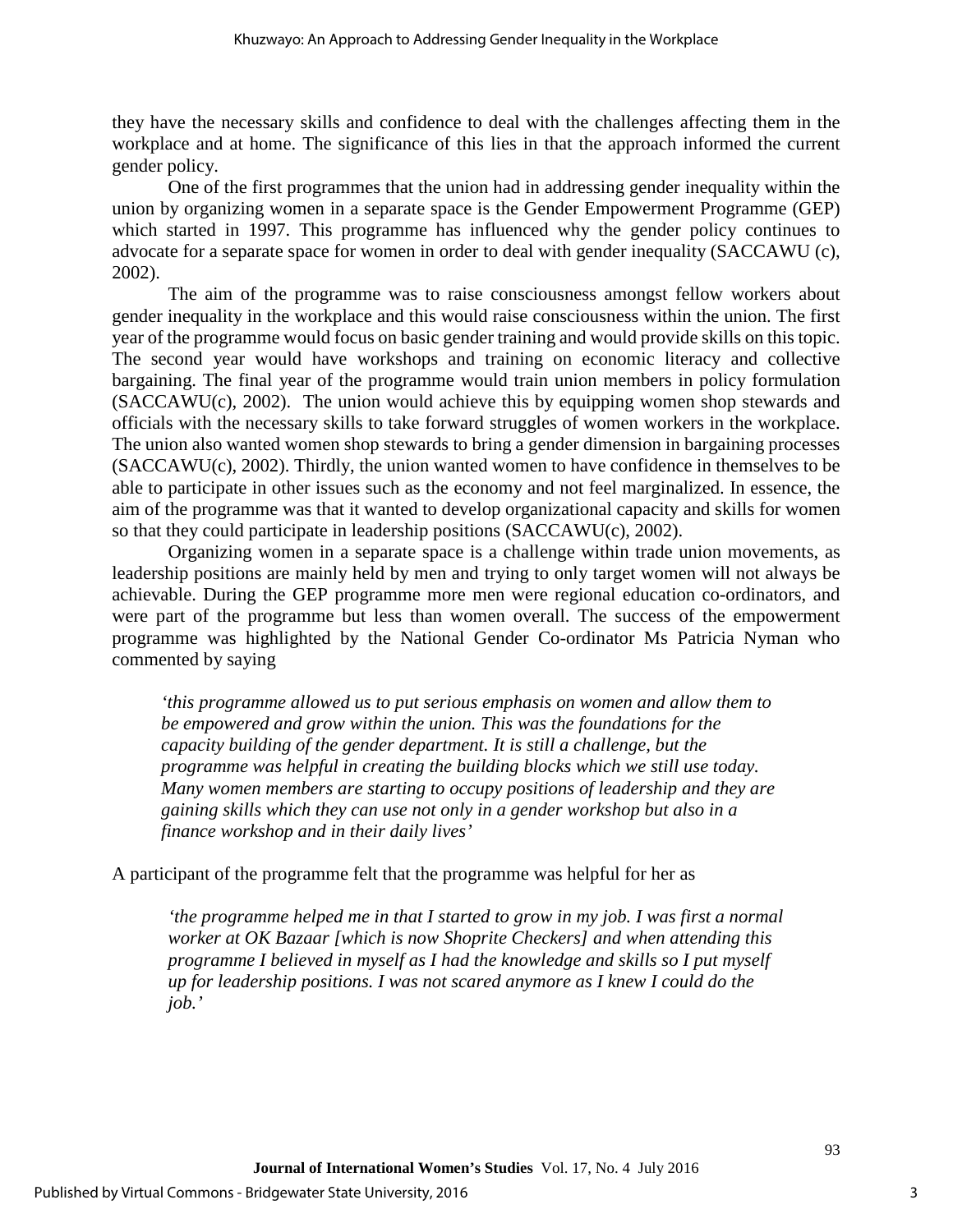#### **Patriarchy in the Workplace and Unions**

Patriarchy is an ideology which has been passed down from generations and argues that paternal authority belongs to the man of the household (Edley & Wetherell, 1995). This paternal authority is never to be questioned and it is exercised by the man being seen as the head of the household and the woman being subservient towards him. This has translated into the workplace as women have been allocated certain roles in the workforce which are subservient, cheap and highly exploitative, because being in roles of power and leadership are not seen in society as being 'feminine' (Edley & Wetherell, 1995).This also plays out in the types of jobs that men and women are allowed to occupy in the workplace, and in women's ability to challenge gender oppression as they don't have a strong voice to challenge it. The role of women in hospitality and service sector jobs feeds into the idea of women being better 'equipped' in these industries as compared to men, who belong in the manufacturing and mining industries as these jobs exhibit their 'innate' capabilities because of the sex category they belong to (West & Zimmerman, 1987).

It has been argued that patriarchy has influenced the way in which unions organize themselves with men leading and women playing a subordinate role. Kirton and Glover look at the history of unions in the United Kingdom and the United States of America and how they have a "masculine nature". Unions historically have had a strong link with paid work and achievement in this field (Kirton & Glover, 2006). This is important, as non-paid work (domestic work) was not seen as an issue to fight for. This then sets up a situation whereby already women's work in other spheres of society is not recognized and considered by unions when negotiations occur. Secondly, unions tend to be "anti-feminine" (Glover & Kirton, 2006). What this means is that displaying of emotions and relating on that level is not seen as worthy in a union. Rather the strong aggressive attitude is praised in a union (Glover & Kirton, 2006). This is difficult for some women to relate to as women have been socialized to not be aggressive. The sexism that exists in unions whether it is the subtle language, a male-defined bargaining agenda, which is when issues that are bargained for are set by men and issues that affect women are limited from the bargaining table, or as simple as how men and women sit in a meeting discourages women from taking part in leadership activities (Kirton & Healy, 1999). This type of behaviour has been reproduced and this continues the masculine nature of unions.

It is with this in mind that SACCAWU decided that it would adopt a separate space approach in addressing gender inequality in the union.

#### **Separate Space for Women**

The debate on having a separate space for women in order to address gender inequality is nothing new (Hassim, 2005). Women do not organize simply because they are women, but rather shared identities and context influence their organizing together. In her essay entitled *Mobilisation without Emancipation: Women's Interests, State and Revolution in Nicaragua*, Maxine Molyneux argues that there are two main reasons why women organize in separate spaces. The first relates to strategy. Women organize together as they have a shared interest in defeating power which limits their agency (Molyneux, 1985). Secondly, women organize together because there is a shared identity which occurs because of the gender division of labour which unites women together. An example can be made of motherhood and how the responsibility of looking after the child is 'expected' to be done by the woman in the relationship which is unfair because it presupposes that women are biologically capable of looking after children than men. This then unites women together to fight for issues which address child responsibility.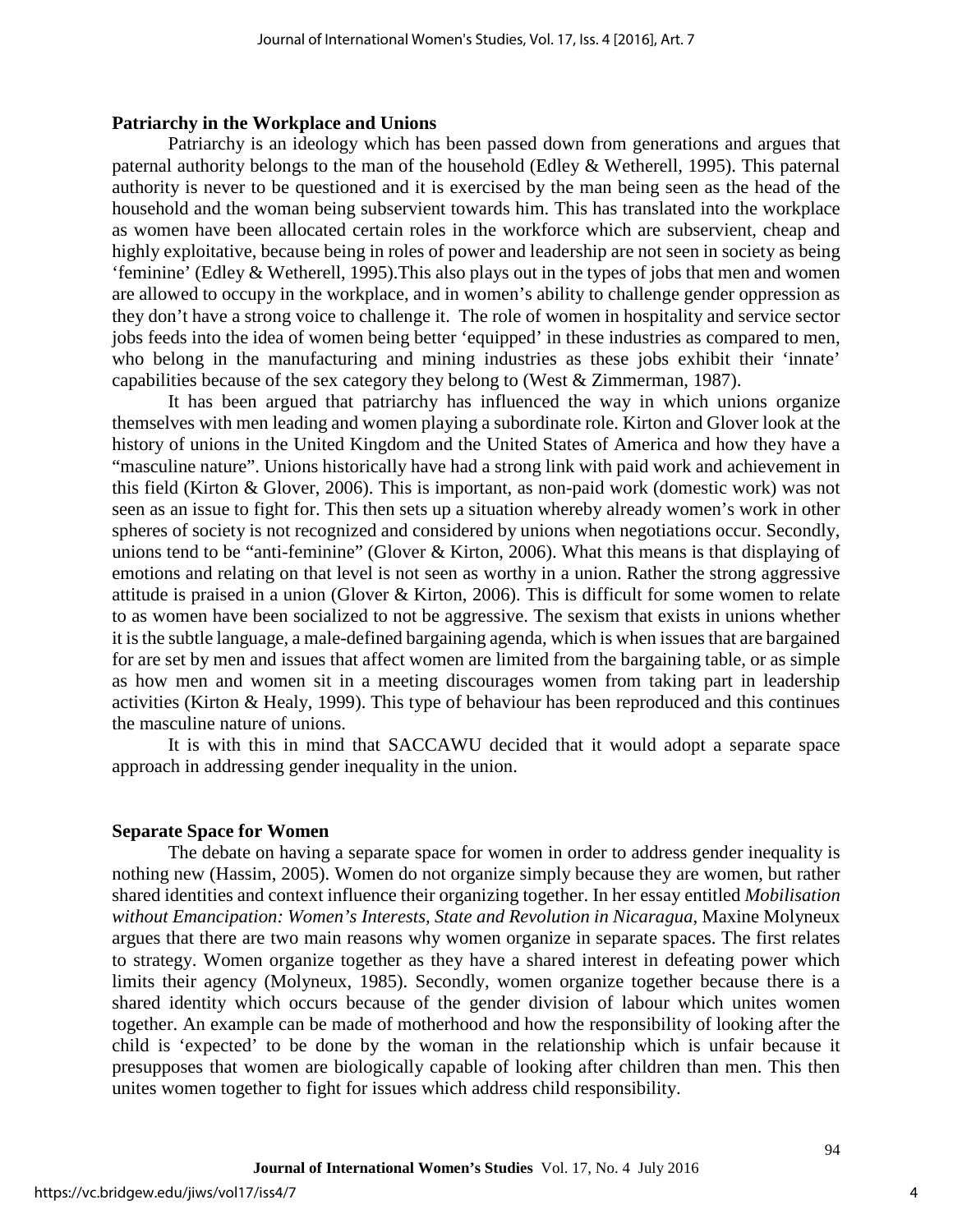South Africa has a history of women coming together to raise awareness and social change on issues affecting them. One example is the 1956 March of women (Black and White) to the Union Buildings to protest against passes (identification documents) which restricted the movement of Black women in urban and rural areas. These movements have not always been successful, such as the Natal Organization for Women (NOW) that organized around politics post 1994 and alienated women who were not politically active. However, many attempts have been made to bring women together to fight the injustice of patriarchy in various spheres of South African society.

During Apartheid, most women's organizations/movements were under the greater umbrella of the political liberation struggle. What this then did was that it subordinated the issues affecting women (childcare, sexual harassment etc.) as the political liberation of the majority of South Africans was the crucial issue (Hassim, 1991). Within these movements political and patriarchal themes dominated discourses as women were seen as the 'mothers of the nation' (Hassim, 2005). This set up a situation where a limited scope was created in which women could begin to challenge gender relations in the workplace, family and political movements as they were only viewed in this single dimension. This is important particularly for post-colonial countries as the outcome of being part of a broader liberation struggle has meant that an autonomous women's movement is constantly null and void (Hassim, 2005). This has created a challenge for women to organize together in South Africa to this day. Compounded onto this was, and still at times is, a belief that organizing as feminists was a Western and middle-class ideal and did not resonate in post-colonial countries.

In the new dispensation, women have started to retreat into 'separate spaces' (churches, co-operatives, local communities, social movements) from politically associated women's movement such as the African National Congress Women's League (ANCWL) as they feel that their issues are not being addressed (Hassim, 2005).The organizing which has occurred has had a feminist theme underlying it as women have again engaged with how gender relations occur in various spheres of society and how they are unequal towards women (Hassim, 2005).

Within COSATU during Apartheid, wages were a critical issue for mobilizing workers but for women other issues also motivated them to protest and become involved within the unions (Tshoaedi, 2012). These issues were not only in the workplace but also in broader society.

'Separate spaces' have been seen as a positive step forward in addressing gender inequality because it is in these spaces that women can discuss their beliefs and values together and find commonality amongst each other. It is in these spaces that women do not have to feel censored because their male counterparts will object to their opinions. It is also in these spaces that women can begin to articulate their own point of views and begin to address the challenges and power imbalances facing them independently from any political association or from any patriarchal ideology (Hassim, 2006).

The way in which SACCAWU has chosen to deal with gender inequality is by having a separate structure within the federation for women (SACCAWU (b), 2011). The SACCAWU Gender Policy highlights the idea that the union felt that a separate structure was important as it allowed women amongst themselves to discuss and articulate properly the issues that are affecting them without being intimidated by men (SACCAWU (b), 2011). This particularly pertains to the issue of sexual harassment where some women workers may be nervous when speaking about this subject around men. Having a separate structure was argued to be important as women could, amongst themselves, begin to gain confidence in their leadership abilities and raise their concerns.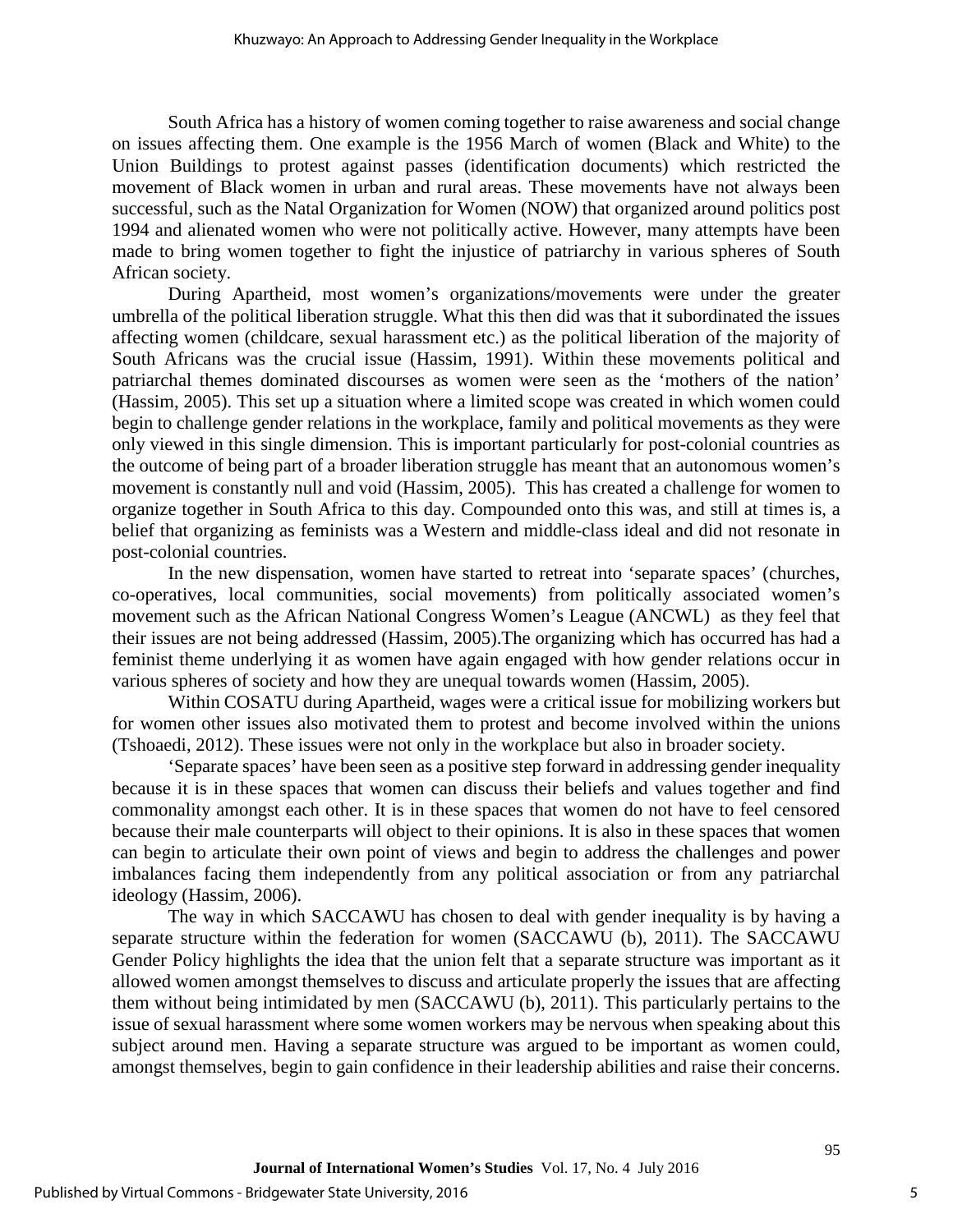As a result, when it came to dealing with issues outside of the women-only forums they could be educated and confident to express their points of view.

## **SACCAWU Gender Policy**

SACCAWU's current Gender Policy is one of the most important and focussed strategies aiming to deal with and eradicate gender oppression in the union. SACCAWU, like COSATU, has defined gender as 'socially constructed and culturally defined relations between men and women' (COSATU Gender Policy, 2011: 3). SACCAWU recognizes that patriarchy is firmly rooted in our society and in order to eradicate gender inequality in society, a consciousness of gender mainstreaming needs to be created when discussing this issue. Gender mainstreaming in this context means on all levels in the union from legislation, policies and implementation programmes, a gender perspective is included in the formation of these important structures of a union. Women need to be central when addressing the issue because of previous disadvantage caused by patriarchy (SACCAWU Gender Policy, 2011). This is significant as the union has chosen to focus more on women than men and addressing the oppression which they experience. This is informed by the union's recognition that women have to be empowered first before gender discussions can occur between the two sexes because women are not treated as equals in society. This does not mean that men are left behind (they can attend workshops if they want) but more emphasis is placed on empowering women.

One of the aims of the policy in addressing gender inequality is empowering women by having more of them in leadership positions. The second aim of the policy is a mainstreaming of gender within the union (SACCAWU Gender Policy 2011). This means gender consciousness must be in the daily thinking and activities of the union from financial meetings and policies to educational meetings and policies and not seen as an adhoc issue which is only discussed in a gender space. The policy also aims to educate both men and women on the gender oppression that occurs in all spheres of society and to re-educate them in a manner which challenges this oppression (SACCAWU Gender Policy, 2011).

As mentioned earlier, the union has prioritized including more women in leadership. It intends on achieving this by having a growing number of women represented in delegations, committees and activities in the union (SACCAWU Gender Policy, 2011). The union would like the Gender Committee Chairperson and gender co-ordinators to be represented from local to national levels of the union and to be full-time coordinators. The union advocates for more women to stand for shopsteward elections. A shopsteward is the first line of representative on the shopfloor for workers (Mafuleka, 2015). The shopsteward is part of the leadership that ensures that the workers' rights are being protected and their interests are being discussed and negotiated (Mafuleka, 2015).The majority of casual workers are women in the retail sector, so the union has identified this as an opportunity to increase not only women leadership of the union, but to grow the membership of the union at the same time, and improve the position of casual workers on the shop floor. This is an important strategy in increasing membership by targeting young women who occupy casual-work positions. However, the union still struggles to achieve this strategy (SACCAWU Gender Policy, 2011).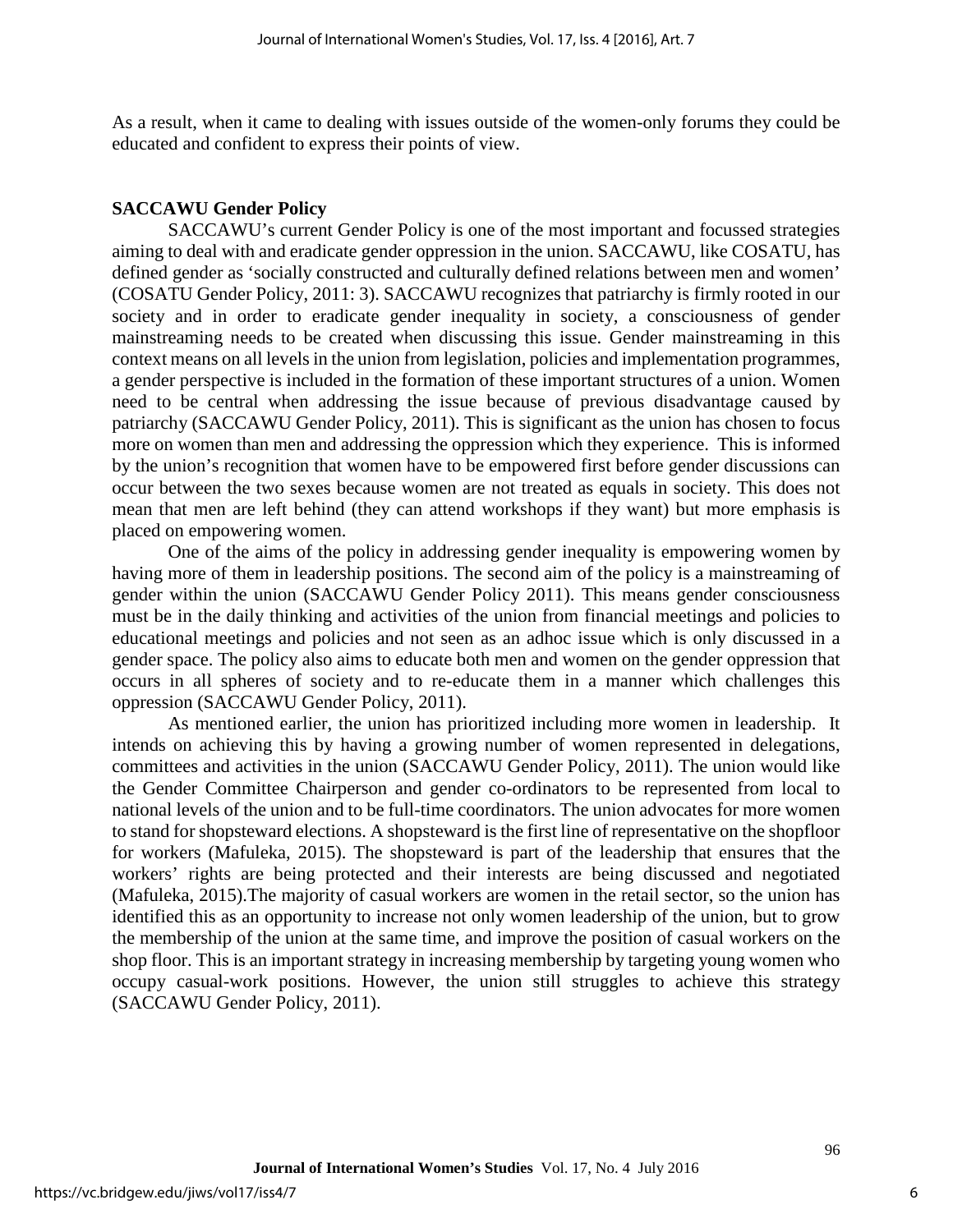## **Achievements and Shortfalls**

With the implementation of the separate space over a couple of years, SACCAWU has been able to achieve certain achievements within the union and the workplace. At the same time, there have been shortfalls which the union continues to fight for.

## **Achievements**

## *Parental Rights*

A success of the separate space strategy is that certain rights have been won for both men and women. As mentioned previously, workers went on strike to gain rights for parent workers (SACCAWU (d), 2000). At first, it was called 'mothers' rights' as women were the first to discuss the issue, but it then became parental rights. Pregnant women must not be in contact with harmful chemicals or machinery which might endanger the baby (Parental Rights Agreement 2000). The Parental Rights Agreement ensures that pregnant women will not be discriminated against in the workplace and that both men and women should have enough time to participate in both their careers and in the family. The Maternal Rights Agreement allows for women and their partners to have certain days off when she gives birth or when her child is sick when he/she (infant) is between the ages of 0 and 9 years. This is important as it indicates that men and women should play a significant role in their families and not leave this duty to women only. Both of these rights show how issues affecting women can become mainstreamed in the union and made into a serious priority for the union and not seen as an adhoc issue.

## *Gender Workshops, Training and Self-belief*

Having gender workshops focused on women have been beneficial to union members. Most of the members interviewed found the workshops to be very useful and informative for them in the workplace. An organizer commented that

*'having these workshops allows for issues affecting women to be discussed and to be made a priority unlike when you have education workshops and the issues affecting women are not discussed at all.'*

One of the most important successes of the gender workshops is the increased self-belief of women members of the union. Many of the women interviewed constantly emphasised that attending the workshops and the trainings have increased their self-belief in the workplace and at home. A woman member commented that

*'before I attended these workshops and trainings I did not speak as much in meetings as I was not confident in myself. Since I have been attending these workshops I am more confident in myself and I speak up more in meetings as I am not afraid to voice my opinion. These workshops are important not just for me but for other women in the union.'* 

Another benefit of the workshops and trainings is that the skills gained in these activities are not only applied to the workplace but also at home. Many of the women interviewed agreed that having trainings such as gender- based violence training and sexual harassment gave them skills to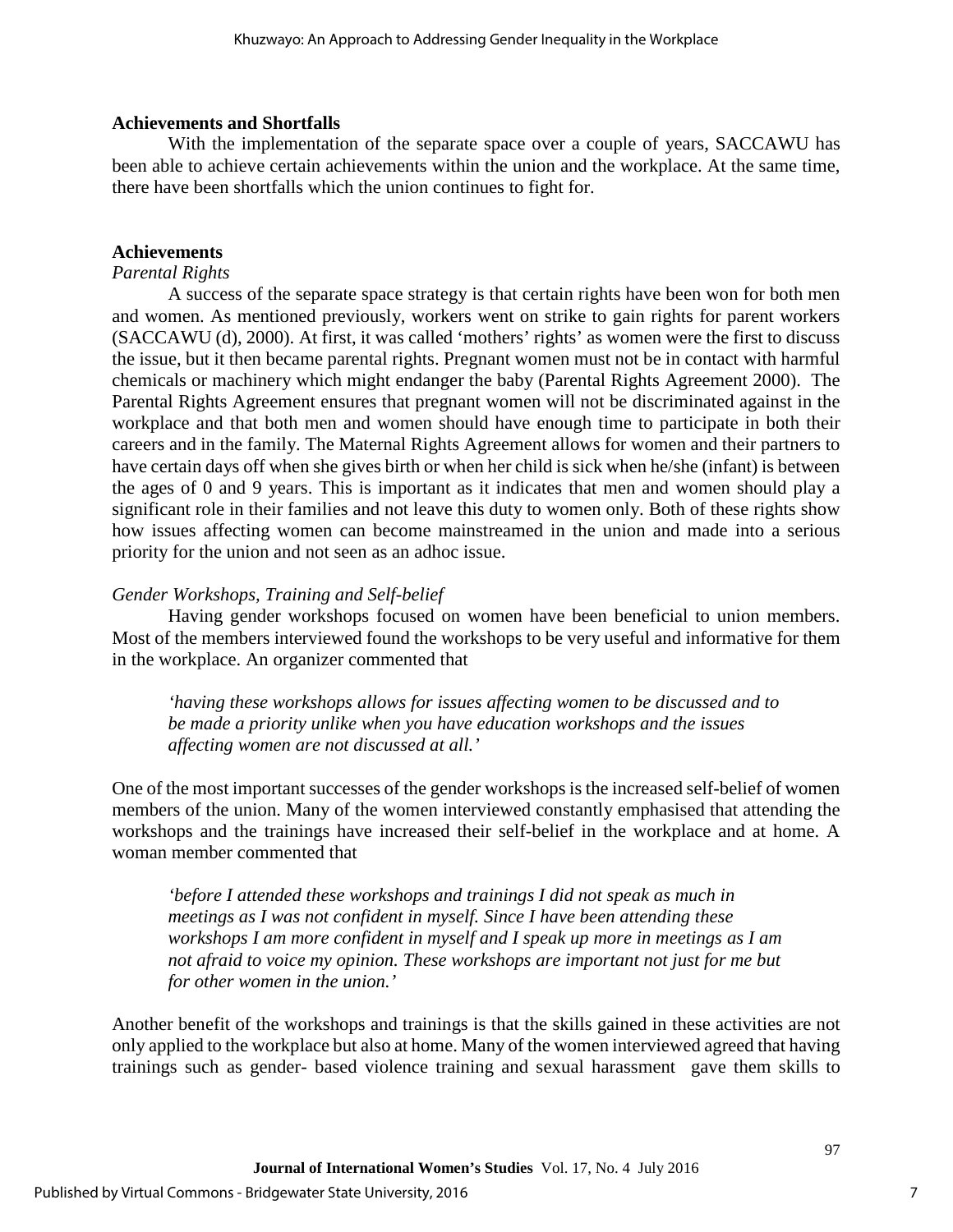implement in their own personal lives such as gender-based violence and sexual harassment trainings.

Another benefit of the separate space is that women have begun to take up leadership positions within the union. In the workshops attend, some of the women felt that they would nominate themselves or a fellow female co-worker as a shopsteward. This is important as women within the union are beginning to see that leadership is not only for men but for women as well. Leadership is crucial in addressing gender inequality. If more women are in certain positions of leadership, it is argued more of their issues will be discussed (Glover &Kirton, 2006).

One of the most important successes of having a separate space is that some men see the importance and value of having a separate space. Many of the men interviewed commented that they do attend gender workshops because they are important to empower women, but also they are important for them to learn about issues affecting fellow union members.

This highlights the beginning of changing beliefs and ideas on gender issues being important to both men and women in the union.

## **Shortfalls**

#### *Leadership*

One of the ways in which SACCAWU has tried to address gender inequality is through its leadership. SACCAWU recognized that having more women in leadership positions will ensure that issues affecting women will be discussed and addressed (Orr, 2006). Within SACCAWU, a concerted effort over the years has been made to elect women workers as shopstewards. By 2003 the union aimed to have 65% of shopstewards to be women, but this has not been achieved (only 58% of shopstewards are women) as the majority of the members rejected the quota system as they felt that this would not be based on merit of the individual, but on the sex of the individual which some members believe is unfair. This is contradictory to COSATU's own policy of quotas in relation to gender as well as the ruling party of the country (African National Congress) which the union supports. Secondly, the rejection of the quota system puts into jeopardy the efficacy of SACCAWU's gender policy as one of the key components to ensure gender inequality is addressed in the union is not being fully implemented. This needs to be addressed if the union is serious about addressing gender inequality because without this quota no true change can occur within the union.

#### *Patriarchy in the Workplace*

When looking at SACCAWU one finds that patriarchy still exists. Men still occupy the most powerful positions of leadership and women are still seen as the homemakers and mothers of the union. One of the workshops attended was the 'Defence for Life Campaign' workshop, was targeted at young women and it strives for young women to fight for decent work conditions, a healthy work/life balance and to develop their own leadership skills (SACCAWU (e), 2011). The workshop was held on a Saturday, and a female member had to bring her child to the workshop as her husband was not willing to look after the child. One of the male union members commented 'it is the responsibility for the mother to take care of the child so the child must be here'. This clearly illustrates how women are still viewed as homemakers and that their work responsibility comes after their home responsibilities. Secondly, this example shows how supportive partners are crucial in ensuring that women play a role in addressing gender inequality within the union.

Another impediment to addressing gender inequality is union member's attitudes towards gender inequality. During the Decisions for Life Campaign, a meeting room was secured for the

8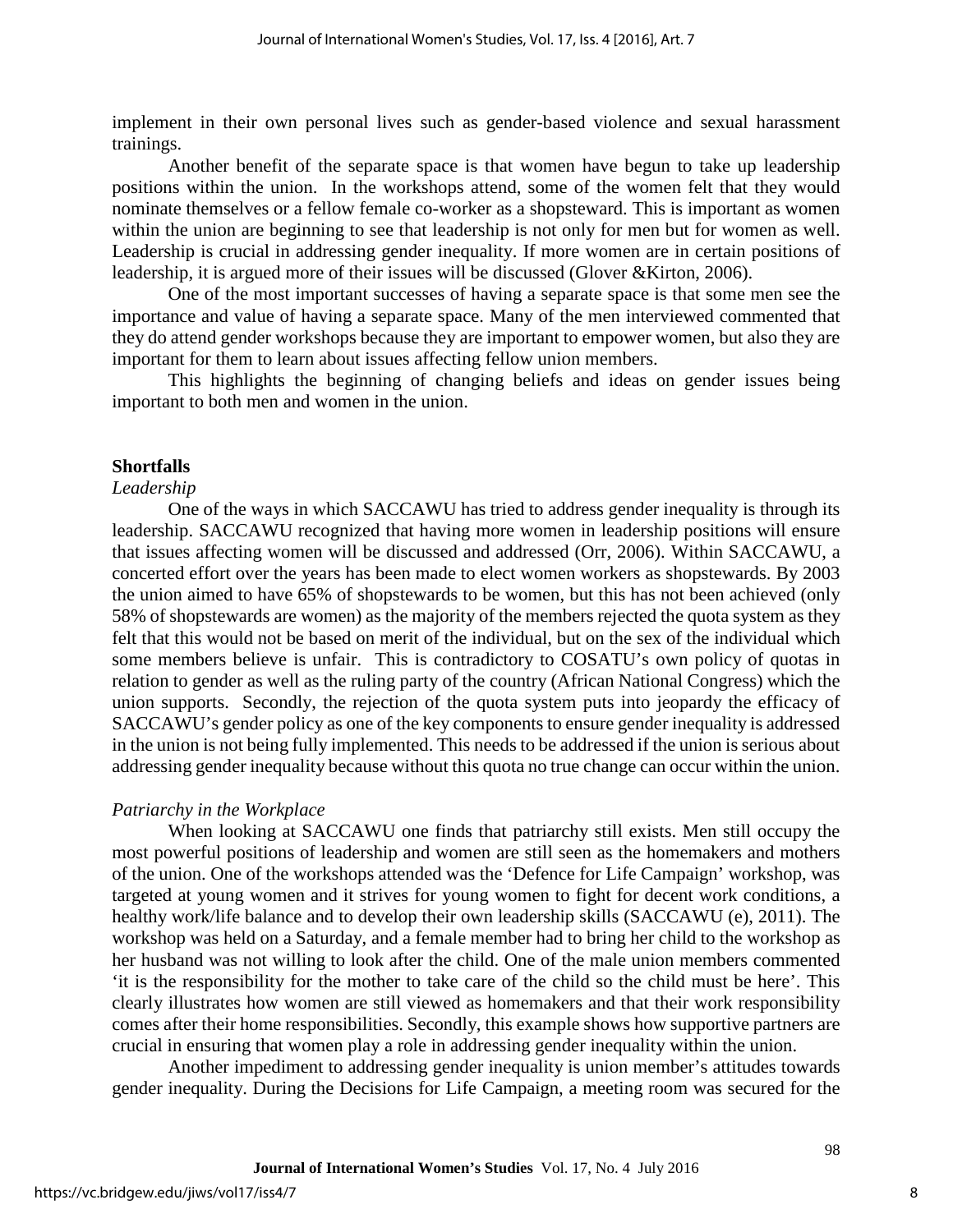workshop. A disturbance occurred whereby the workshop had to move to another venue because the finance sector needed the room. Ms Nyman, the National Gender Coordinator of SACCAWU, was upset as 'they (finance department) feel as if they can come and just move us because it is an issue on gender and not finance. This is not fair.' This highlights how subconsciously gender workshops are not seen as a priority by some members of the union by behaviours they exhibit. It becomes critical for gender mainstreaming to occur within the union whereby moving gender workshops to different locations which facilitators are not comfortable with does not occur and that any activities involving gender are given the same respect as any other activity within the union.

One of the most alarming statements was made by a male shopsteward who said that some male union members do not attend gender workshops and trainings because they would be viewed as being gay. The shopsteward commented that some of his male union members tease him for attending gender workshops even though it is part of his responsibility as a shopsteward. This highlights an ideology that discussing women related issues by men is not masculine and must not be entertained as a way to address gender inequality. Secondly, the idea of discussing issues viewed as being gay raises questions about member's attitudes towards homosexuality and whether some members are accepting of homosexual members. The implication of this type of thinking is that gender discussions which include issues of sexuality and identities will not be fully discussed and this is a huge impediment to gender equality. Secondly the implication is that members of the union who are homosexual are likely to feel alienated from the union and will not actively participate in union activities which could result in a loss of members.

## *Masculine Nature of Unions*

The masculine nature of unions can be traced back to paid work organizing versus nonpaid work, usually done in the household, not being able to organize (Ledwith, 2012). Paid work was traditionally done by male labourers and non-paid work done by females (Ledwith, 2012). This then highly influenced the masculine nature of unions which still continues today even though women are in unions and even are the majority. The masculinity still persists and remains a challenge even though the labour market is becoming feminized.

 The dominant male supremacist culture in trade unions in South Africa has meant that the subservience and discrimination of women continues. As COSATU built itself on the black worker liberation, this then meant that issues of gender had fallen behind the issue of racial solidarity. Buhlungu (1999) argues that in the beginning of the struggle, officials performed various tasks and so there was no gender division of labour in the unions which meant that there was no unequal distribution of power. As the unions became larger, tasks had to be performed by specific individuals and women usually occupied roles which were in their 'nature', usually associated with hospitality and administration. Men who are leaders in the union are able to shift their domestic responsibilities onto their wives or girlfriends, but women cannot do the same. This has meant that structural exclusion from leadership roles has occurred for women where they feel disempowered and are seen by their fellow male colleagues as women who work, but primarily must take care of domestic work and not be involved in leadership structures of the union (Tshoaedi, 1999).

For SACCAWU organizing women in a masculine space continues to be a challenge. As mentioned previously, the Gender Empowerment Programme of 1997–1999 dealt with this challenge by having women only who participated in the 1st year of regional workshops attend the national workshops of the programme. This then meant more women would be coming to the national workshops as compared to men. In the second and third year of the programme, more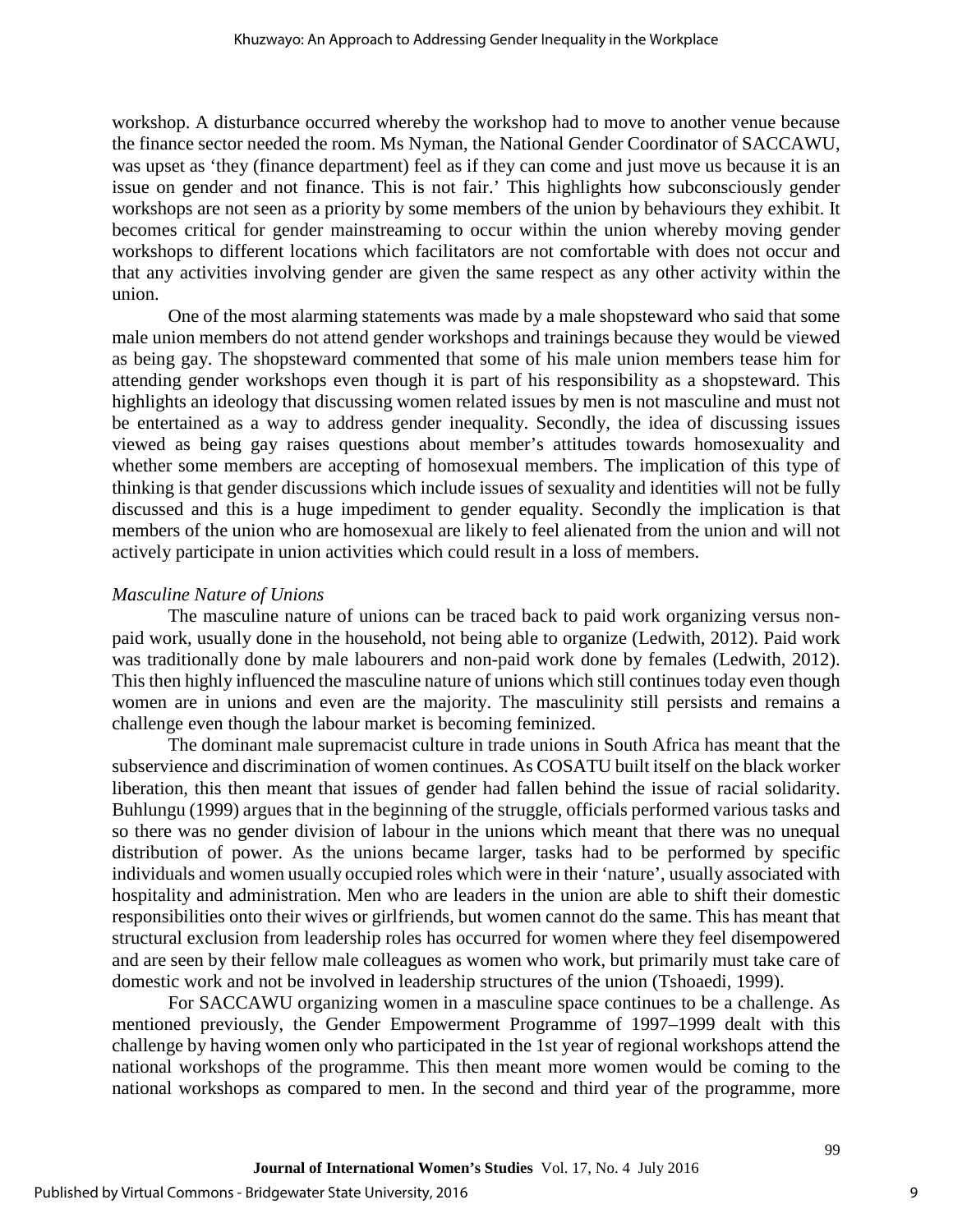emphasis was placed on targeting women into the workshops and slowly the number of women in the programme began to increase. The interest of men deteriorated along the way as women became more assertive and wanted to have their voices being heard in a space created for them specifically. Also, because more of the issues discussed in the programme began to be looked at from a women's perspective, this alienated some men from the programme. The last year of the programme on collective bargaining was only for women and it became a project for women.

In order for SACCAWU to fully address gender inequality, it must look within its own structures and behaviours. A consciousness must be raised within union members emphasizing the idea that issues affecting women are not only women's issues but are trade union issues and therefore must be spoken to. The overthrow of patriarchy will not occur immediately but if it is emphasized, through trainings and campaigns, executive meetings and even National Congress meetings, hopefully, a shift will begin to occur and will reverberate in all spheres of the union.

## *Distribution of Resources*

When looking at the distribution of resources the union gives enough resources in regard to issues affecting women such as campaigns (pregnancy, parental rights, health etc.). Shop stewards interviewed said that the union does distribute resources to gender activities, but it could do more. An example of breast cancer was given by a shopsteward who said that the union was able to bring in a mobile clinic to come through and do breast scans and educate workers on breast cancer.

During the interview, Ms Nyman indicated that she believed the budget is not large enough but her frustration is usually with human resources, not financial resources. Most of the gender co-ordinators are not full-time but rather work part-time. The role is usually occupied by shopstewards who have many responsibilities to take care of and thus they can't give their full attention to being a gender co-ordinator.

#### **Conclusion**

When trying to address gender inequality, one must first acknowledge that achieving gender inequality will not occur immediately. A change of consciousness and proactive policies need to be implemented in order to have this issue addressed. The idea of having a separate space, just like the one adopted by SACCAWU in its gender policy, has shown that success is possible and does yield results over time, but challenges still persist. In the case of SACCAWU, it needs to fully adopt all of the strategies (such as the quota system) so as to correctly address gender inequality and begin to change behaviours and attitudes within the union.